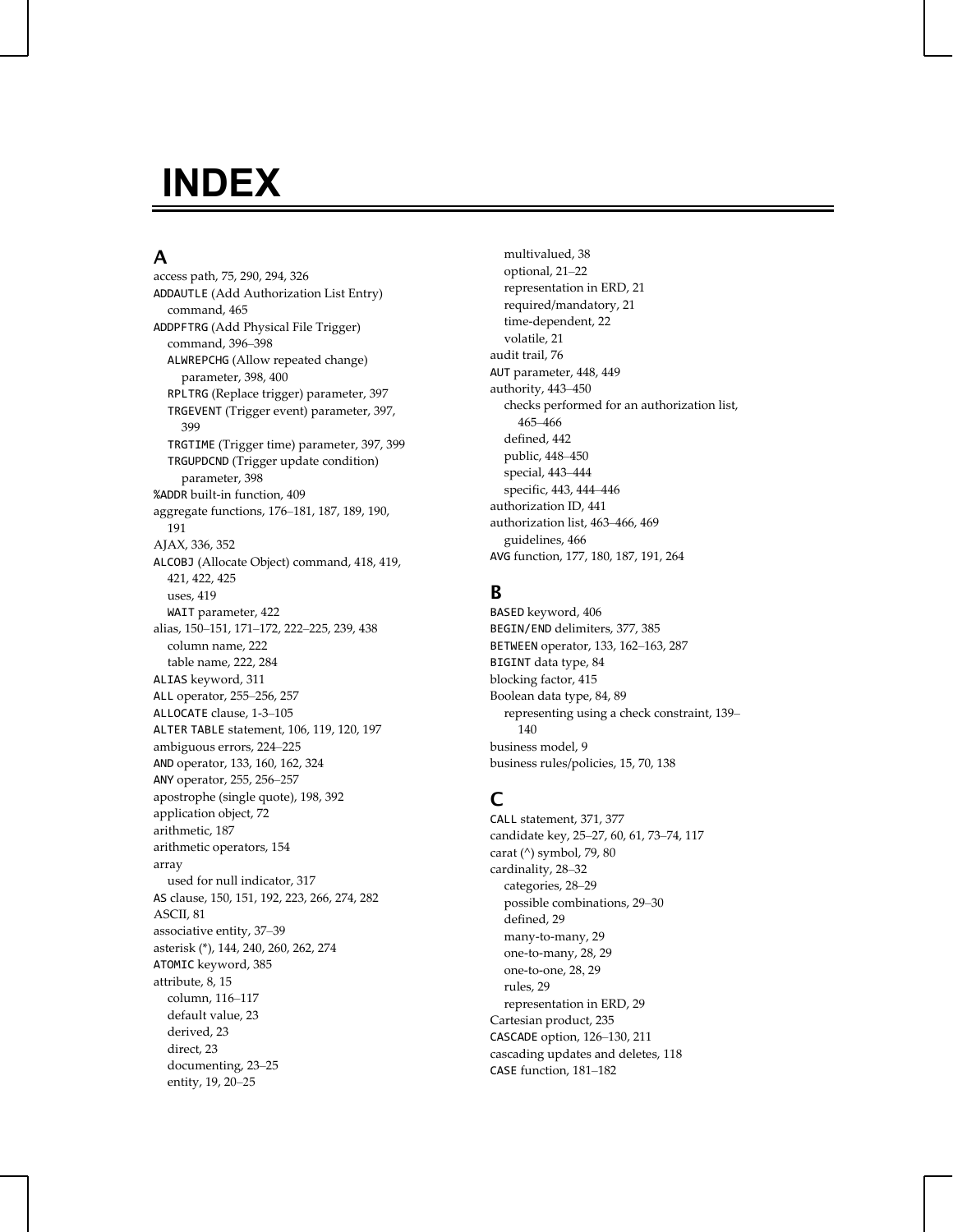CASE statement, 381 CHAR data type, 84, 102, 104, 380 character functions, 172–174 check constraint, 132–141, 209, 212, 286, 390, 411, 412, 413, 414 adding, 141 benefit of, 138 defined, 132 defining, 133, 140 examples, 135–138 expressions in, 138 guidelines, 133 removing, 141 semantics, 139–140 table-level, 140–141 check option, 285–286 CHGAUT (Change Authority) command, 444, 446, 447 CHGLIB (Change Library) command CRTAUT parameter, 449, 450 CHGOBJPGP (Change Object Primary Group) command, 463 CHGUSRPRF (Change User Profile) command GRPPRF parameter, 461 SPCAUT parameter, 443 SUPGRPPRF parameter, 461 clause, 93 CLOSE statement, 327 Codd, Edgar, 2 coding suggestions, 192, 212, 318, 358–359, 368, 415 colon (:), 301, 324 column, 10 adding, 106 aliases, 150–151 assigning a default value, 198–199, 206 attributes, 116–117 changing the data type of, 106 computed, 154–55 constraints, 117 data type, 116 data format, 116 defined, 3, 78 default value, 72, 73, 101–102, 117, 198–199, 206 deleting, 106 derived, 170–171 design information specified for, 71 determinant, 59 explicit default, 198–199 explicit name, 196–197, 312 implicit name, 197–198 length, 116 naming rules, 97

not-applicable, 72–73 null, 117, 200 null-capable, 72–73, 192, 206 possible values, 116 qualifying name of, 225 range, 117 renaming, 287 renaming in a view, 276–277 reordering, 287 special values or placeholders for, 72 specifying values, 107–111 unknown, 72–73 updating with a value from a subquery, 207–208 COMMENT ON statement, 452, 453 comments, 100 COMMIT parameter, 426, 427, 428, 429 \*ALL value, 426 \*CHG value, 426 \*CS value, 426 \*RR value, 426 COMMIT statement, 330, 385, 425, 426, 428, 429–431 commitment control, 364, 385, 409, 410–413, 425, 426–436, 432 activation-group–level, 428–429 determining environment to use, 428–429 example, 430 job-level, 428–429 row locking with, 433–436 comparison operators, 156–157 compilation, 366, 367–368 compound condition, 161 computed column, 154–155 computed value, 158–160 CONCAT operator, 152–53, 389 concatenated key, 25–27, 54–63 conceptual data model, 8, 9, 15–48, 69, 70, 71 items specified by, 15 CONSTRAINT clause, 73 constraint, 10, 73, 74, 99–100, 115–142, 397, check, 70, 89, 119, 132–141, 209, 212, 390, 411, 412, 413, 414 defined, 99, 115 errors, 209–210 foreign key, 119, 122–132, 209–210, 211– 212, 293, 399, 411, 412, 413, 414, 458 how DBMS uses, 115 integrity, 115 interaction with triggers, 410–415 name, 120 NOT NULL, 119, 120 DBMS checking order for, 131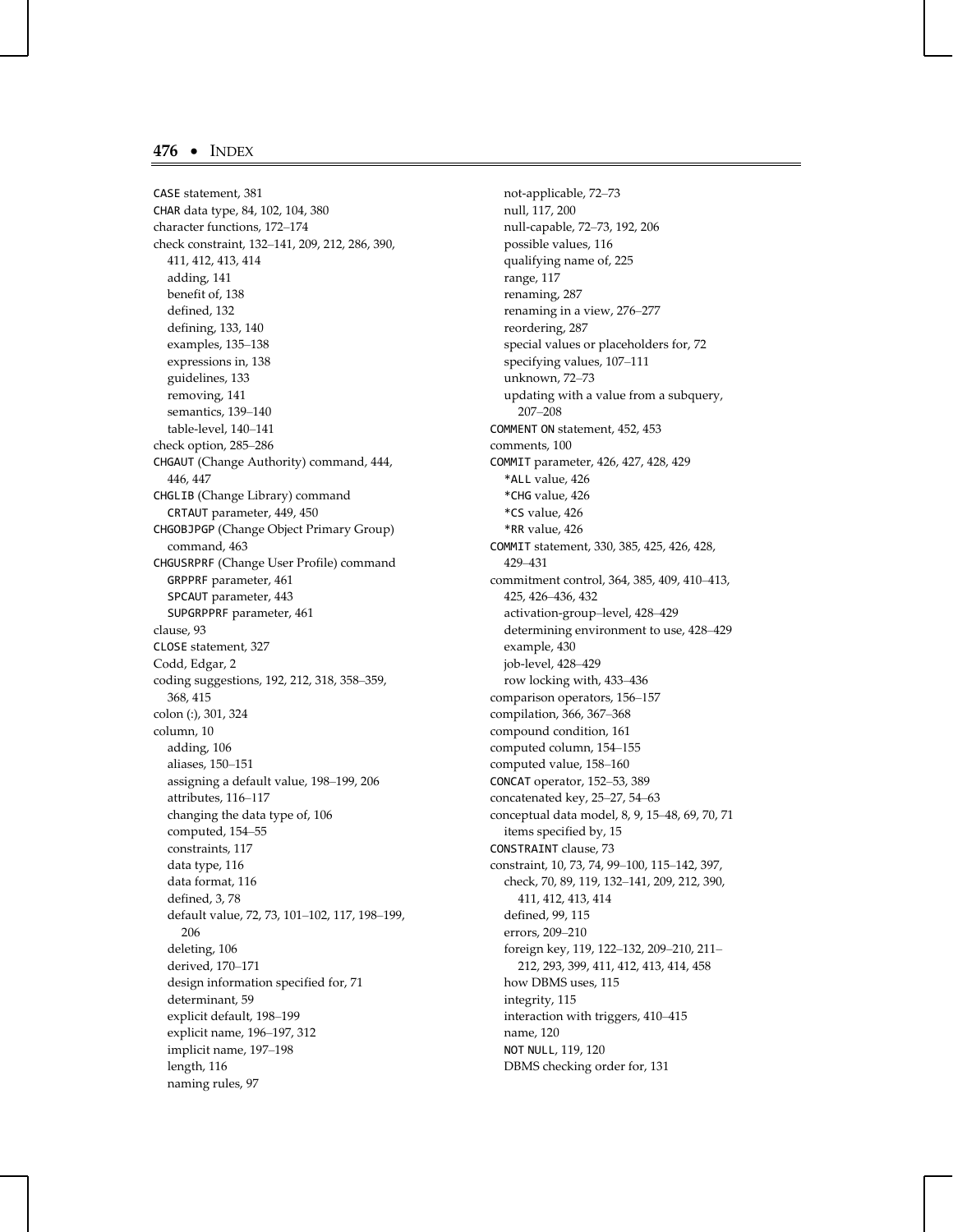primary key, 99–100, 119–120, 209, 212, 293, 294, 411, 412, 413, 414 types, 118–119 unique, 99–100, 119, 121–122, 209, 212, 293, 294, 411, 412, 413, 414 CONTINUE keyword, 385, 386 COPY statement, 318 /COPY compiler directive, 318 correlated subqueries, 258–262 vs. uncorrelated, 258 using WHERE clause with, 258–260 COUNT function, 177–178, 179, 180, 187 CREATE ALIAS statement, 454 CREATE DISTINCT TYPE statement, 454 CREATE FUNCTION statement, 390, 391–393, 438, 450, 460 CALLED ON NULL INPUT clause, 392 clauses that can be used with, 391–393 EXTERNAL NAME clause, 392 PARAMETER STYLE GENERAL clause, 393 PARAMETER STYLE SQL clause, 392 RETURNS NULL ON NULL INPUT, 392 SPECIFIC clause, 393 CREATE INDEX statement, 76, 293–296 CREATE PROCEDURE statement, 372, 373, 377, 380, 391, 450, 460 CONTAINS SQL clause, 375 DETERMINISTIC clause, 375 EXTERNAL NAME clause, 375 LANGUAGE clause, 374 MODIFIES SQL DATA clause, 375 NO SQL clause, 375 NOT DETERMINISTIC clause, 375 PARAMETER STYLE clause, 375 PARAMETER STYLE SQL clause, 373 READS SQL DATA clause, 375 SPECIFIC clause, 373 SQL clause, 376 CREATE SCHEMA statement, 94, 449, 450 CREATE TABLE statement, 73, 96–98, 104, 119, 197, 199, 200, 293, 294, 311, 380, 438, 455 and "cascade" delete rule, 73 and support for foreign key rules, 73 CREATE TRIGGER statement, 396 CREATE UNIQUE INDEX statement, 294 CREATE VIEW statement, 197, 269, 274, 283, 285, 293 cross join, 216, 220, 235–238 crow's foot, 30, 32–33, 36 CRTAUTL (Create Authorization List) command, 464 CRTCMOD (Create C Module) command, 379 CRTLF (Create Logical File) command AUT parameter, 448

CRTLIB (Create Library) command AUT parameter, 448 CRTAUT parameter, 449, 450, 469 CRTPF (Create Physical File) command AUT parameter, 448 CRTPGM (Create Program) command, 367, 379 AUT parameter, 448 CRTSQLCI (Create SQL ILE C Object) command, 379 CRTSQLPKG (Create SQL Package) command, 367 CRTSQLRPGI (Create SQL ILE RPG) command, 361–365, 368 ALWBLK parameter, 365, 368 ALWCPYDTA parameter, 330, 364–365, 368, 390 CLOSQLCSR parameter, 365 COMMIT parameter, 364, 365 COMPILEOPT parameter, 365 DATFMT parameter, 364, 368 DATSEP parameter, 364 INCFILE parameter, 364, 418 OBJ parameter, 363 OBJTYPE parameter, 361, 363, 367 OPTION parameter, 363, 364, 367, 368 parameters, 362–363 prompt screen, 365–366 RDB parameter, 364, 367 SRCFILE parameter, 363 TEXT parameter, 363, 368 TIMFMT parameter, 364, 368 TIMSEP parameter, 364 TOSRCFILE parameter, 368 CRTSRVPGM (Create Service Program) command, 368 AUT parameter, 448 CRTUSRPRF (Create User Profile) command, 441, 443, 461 GRPPRF parameter, 461 SPCAUT parameter, 443 SUPGRPPRF parameter, 461 CURRENT\_DATE keyword, 202 cursor, 321–360, 373, 383 closing, 327, 344, 358 coding suggestions, 358–359 controlled by DOW loop, 343 declaring, 322–325, 358 defined, 321 defining and using, 322–327 differences between view and, 74 dynamic, 345–350 embedded, 74–75, 293, 431 enabling for update operations, 328–330 fetching next row from, 327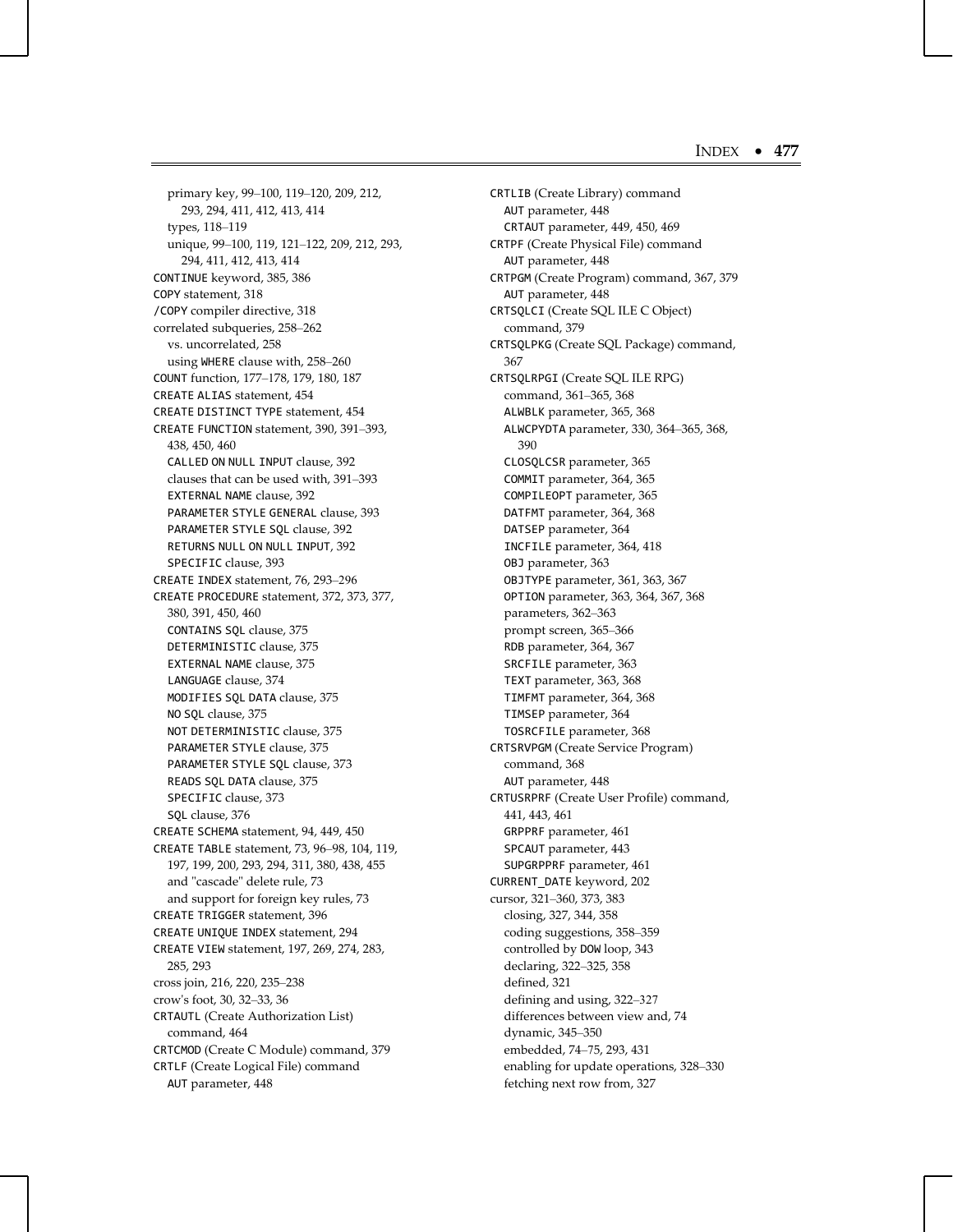performance, 359 processing multiple rows from, 343 read-only, 328, 364, 368 reading by key value with, 332 sample application, 336–344 scrollable, 332–333 as substitute for view, 74 using to retrieve the prior row, 332–333

## **D**

data, 77, 81 Data Definition Language (DDL), 93 data dictionary, 5, 19 data hierarchy, 77–87 data integrity, 12, 116–117, 138, 286, 395 Data Manipulation Language (DML), 93, 388 data model, 3–4, 6, 7–8, 10–11, 70 conceptual, 8, 9, 15–48, 69, 70 as contract between end users and designers, 16 example, 3 logical, 9 vs. physical design, 10–11 purpose, 4, 8 data modeling. *See* data model data retrieval tools, 75 data type, 42 Boolean, 84, 89 character, 83, 84, 85, 102–105 column attribute, 116 common, 84 conversion between, 192 date, 84, 89 defined, 83 integer, 84, 88–89 numeric, 84, 85–88 timestamp, 84, 89–90 database access control, 75–76 backup and recovery, 12 column-level approach to access, 455 concepts, 1–14 constraints, 115–142 defined, 1, 81 design. *See* database design deployment, 5 development process, 4–12 implementation, 4, 10, 11–12 integrity, 395 introduction to, 1–3 maintenance, 12 objects, 441–442 operation, 12

performance, 12 security, 12, 441–470, 469–470 tables, representing, 50–51 terminology, 2–3 testing and evaluation, 12 database design, 4, 7–11 conceptual, 8–9, 15–48 decisions, 70 defined, 3 importance of, 3–4 logical, 8, 9 physical, 4, 9–11, 69–114, 70 process, 4–12 database design process database design phase, 4, 7–11 database implementation phase, 4, 12 database maintenance phase, 5, 12 database planning phase, 4–5 DBMS selection phase, 4, 11 operation phase, 5, 12 requirements analysis phase, 4, 6–7 testing and evaluation phase, 5, 12 database management system (DBMS) defined, 1 introduction to, 1–3 selection, 4, 11 date specifying a default, 202 date and time arithmetic, 184–187 date duration, 186 date formats, 89, 184–188 DATE data type, 84, 89 DATFMT parameter, 185 DATESP parameter, 185 days duration, 186 DAYS function, 185–186 DAYS keyword, 186 DB2, 1, 2 database approach, 2 defined, 2 family of products, 2 DB2 for i, 2 DB2 for Linux, UNIX and Windows, 2 DB2 for z/OS, 2 DECIMAL data type, 84, 85, 86–88, 187 DECIMAL function, 175–176, 275 DECLARE CURSOR statement, 322–323, 326, 332, 334, 345, 383, 428, 431 DEFAULT keyword, 102, 199, 206, 275 default values, 72, 73, 101–102, 110–111, 198– 199, 206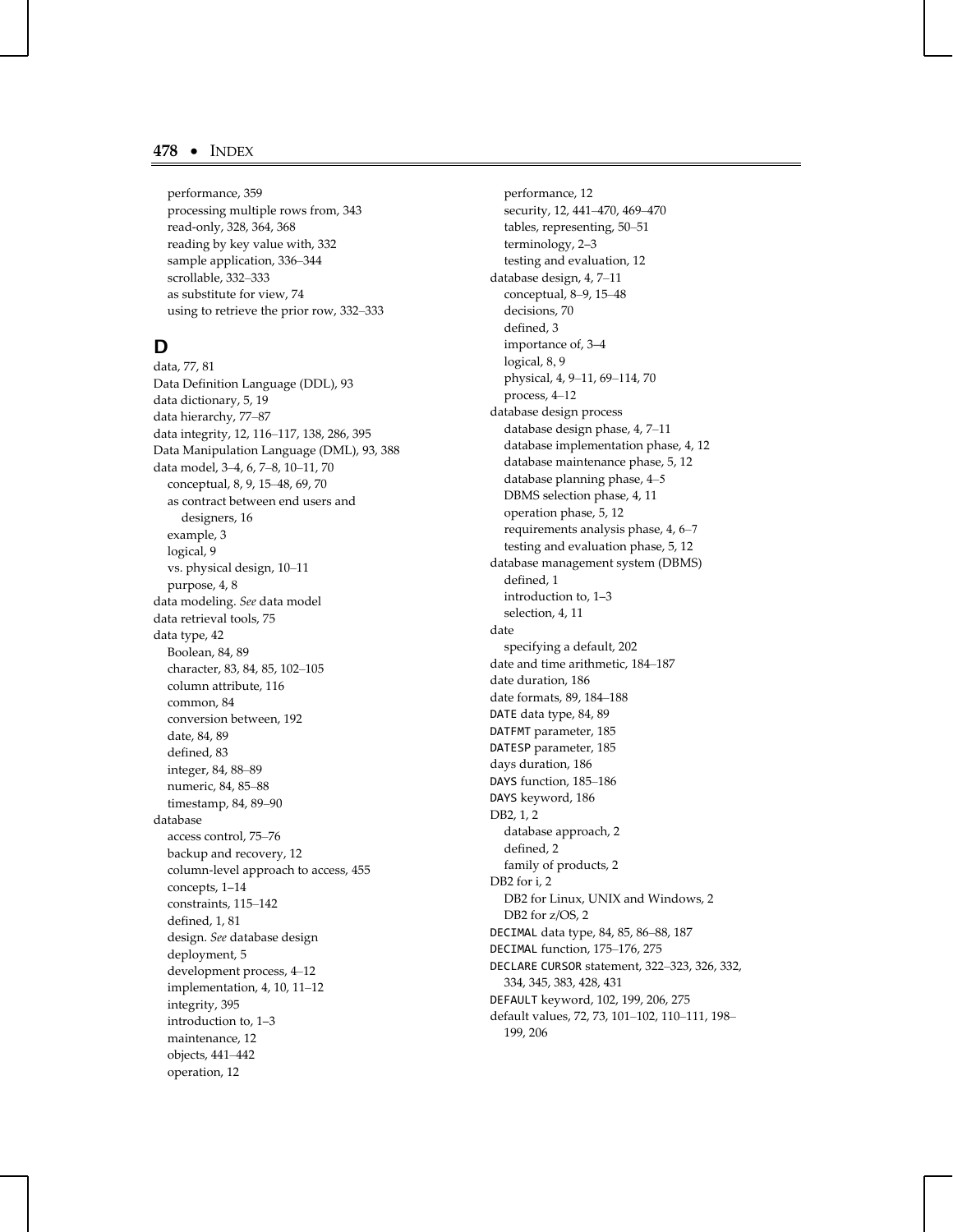DELETE statement, 195, 210–212, 259, 260, 282, 300, 308, 314–315, 329, 344, 358, 395, 426, 429 defined, 314 positioned, 334–335 delete-update-insert rules, 33, 125–126 dependency, 57, 59–60 determinant, 59, 61, 64 diagrams, 7, 8. *See also* entity relationship diagram (ERD) "dirty read," 432 DISTINCT keyword, 148–149, 178, 282 execution in SELECT statement, 189 distinct type, 438 controlling access to, 455 privileges, 450, 452–453, 459–460 distributed data program, 367 distributed processing, 371 DLCOBJ (Deallocate Object) command, 419, 425 releasing more than one lock with, 422 domain, 22 DOW loop, 343 DROP FUNCTION statement, 439 DROP INDEX statement, 296 DROP PROCEDURE statement, 376, 439 DROP TABLE statement, 106, 211, 315 duration date vs. days, 186 labeled, 186 DYNAMIC SCROLL option, 332–333, 335, 358 dynamic SQL statement, 344–351, 351

# **E**

EBCDIC, 81–83 digit portion, 83 zone portion, 83 EDTOBJAUT (Edit Object Authority) command, 446, 459, 464 ELSE clause, 381 ELSEIF clause, 381 embedded SQL, 299–320, 373, 426, 427 defined, 299 using comments with, 302 ENDCMTCTL (End Commitment Control) command, 426 entity, 8, 15, 18–19 associative, 37–39 attributes, 19, 20–25 discovery, 18 hierarchies, 44 identifying, 18–20 instance, 19

integrity, 116, 117–118 intersection, 37–39 names, 50 subtypes, 44–46 unique identifier, 25–27 entity integrity, 116, 117–118 entity relationship diagram (ERD), 8, 15–48, 71 case study, 17–18 defined, 16 goals of, 16 representation in ERD, 21 steps to develop, 18 things to record about, 19–20 entity relationship model (ERM), 8, 9 error handling, 302–307, 318, 358 %ERROR built-in function, 402 \*EUR data format, 185 evaluation, specifying order of, 162 event, 15 exception join, 232–235 left, 232, 234 right, 232, 234–235 EXEC SQL precompiler directive, 300, 323 EXECUTE statement, 329–330, 347, 348, 365 EXECUTE IMMEDIATE statement, 329–330, 344, 347, 365 EXISTS operator, 260–261 EXIT keyword, 385, 386 explicit column names, 196–197, 312 explicit default value, 198–199 expressions, 138 external data structure, 309–310

## **F**

FETCH statement, 308, 325, 326–327, 332, 334, 364, 381, 383 multiple-row, 364 positioning keywords, 333 without INTO clause, 334 FETCH CURRENT statement, 335 FETCH NEXT statement, 327, 333 FETCH PRIOR statement, 333 field, 3, 78 file, 78 FLOAT data type, 380 FOR loop structure, 382 FOR READ ONLY clause, 328, 328, 330, 358 FOR UPDATE OF clause, 328–330, 334, 358 foreign key, 32–35, 37, 50, 70, 73–74 actions, 126 constraints, 122–132, 209–210, 211–212, 293, 399, 411, 412, 413, 414, 415, 458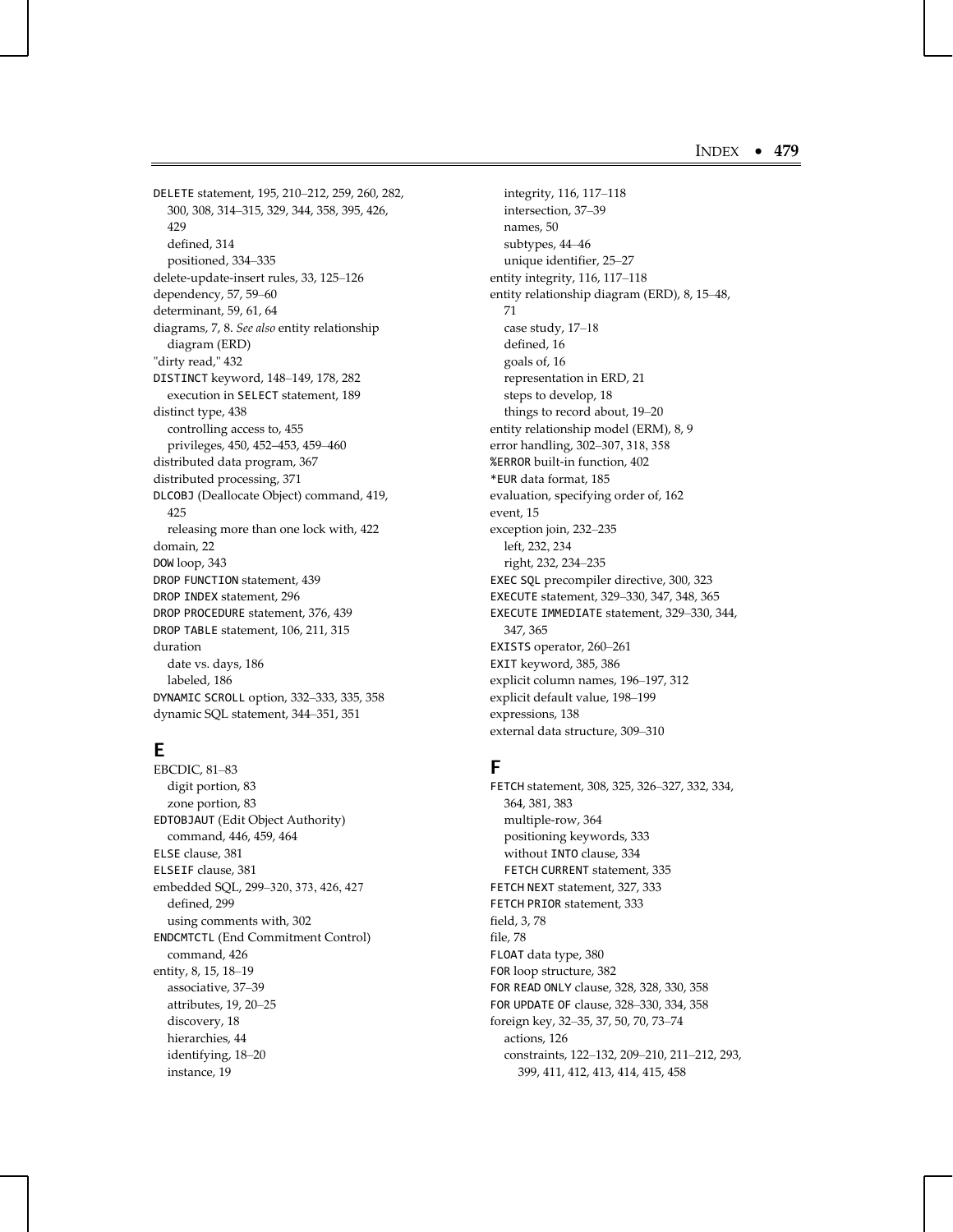defined, 55 FK abbreviation for, 32 null values and, 55 overlapping, 131 purpose of, 32 relationships, 123 rules, 73 foreign key constraint, 122–132, 209–210, 211– 212, 293, 399, 411, 412, 413, 414, 415, 458 considerations, 126–127 defined, 123 defining, 123 delete-update-insert rules and, 125–126 avoiding for read-only tables, 132 FROM clause, 143, 144, 204, 251, 275, 322 execution in SELECT statement, 189 full outer join (full join), 227, 232 fullselect, 245 function, 171–187, 438 aggregate, 171, 176–77 CASE, 181–184 character, 171–174 COUNT, 177–178 date, 288 date and time arithmetic, 184–186 external, 389–393 numeric, 171, 174–176 scalar, 389, 390 sourced, 389–393 SQL, 389–393 user-defined, 389–393 functional dependency, 51–52, 59–60

# **G**

GET DIAGNOSTICS statement, 388 GRANT statement, 75, 441, 450, 455, 456–458, 459–461 ALL keyword, 457 FUNCTION keyword, 460 ON keyword, 457 PROCEDURE keyword, 460 PUBLIC keyword, 457 SPECIFIC FUNCTION keyword, 460 SPECIFIC PROCEDURE keyword, 460 TO keyword, 457 and WITH GRANT OPTION clause, 457 GROUP BY clause, 144, 181, 187–191, 192, 204, 251, 275, 282, 322, 390 execution in SELECT statement, 189 using with a view, 281–282 group profile, 461–463, 469 grouping column, 187, 189, 190

GRTOBJAUT command, 75, 446, 447, 448, 464– 465

## **H**

HAVING clause, 144, 181, 187–191, 192, 204, 251, 266, 275, 282, 322 execution in SELECT statement, 189 search condition for, 189 hexadecimal characters, 82 HOLD keyword, 425, 431 host variable, 270, 300, 301–302, 308, 309, 316, 318, 331, 344, 348, 359 defined, 301, 324 used in a cursor declaration, 325 using in WHERE clause, 324–325 HOURS keyword, 186 HTML, 337 HTML5, 351

## **I**

IBM, 1 IBM Data Studio, 93–94 Data Source Explorer pane, 93 editor pane, 93 messages pane, 95, 98 SQL Results pane, 94 IBM DB2 Query Manager and SQL Development Kit, 379 IBM i, 2 IBM Navigator for i, 106, 107, 111, 112, 396 ILE C, 379 ILE RPG, 299 implicit column names, 197–198 implicit insert, 200 IN operator, 133, 166, 253–254, 287 INCLUDE statement, 318, 362, 364, 417–418 index, 2, 10, 289–296, 438 accessing data using, 290–293 additional, 76–77 compared to a book index, 291 created by DBMS, 293 creating, 293–296 defined, 76, 290 design considerations, 77 dropping, 296 good candidates for, 76 and performance, 76–77, 294, 295–296 purpose, 289 retrieval of rows using, 291–293 temporary, 77 indicator variable, 348, 381 information, 77 inner join, 216, 217–227, 236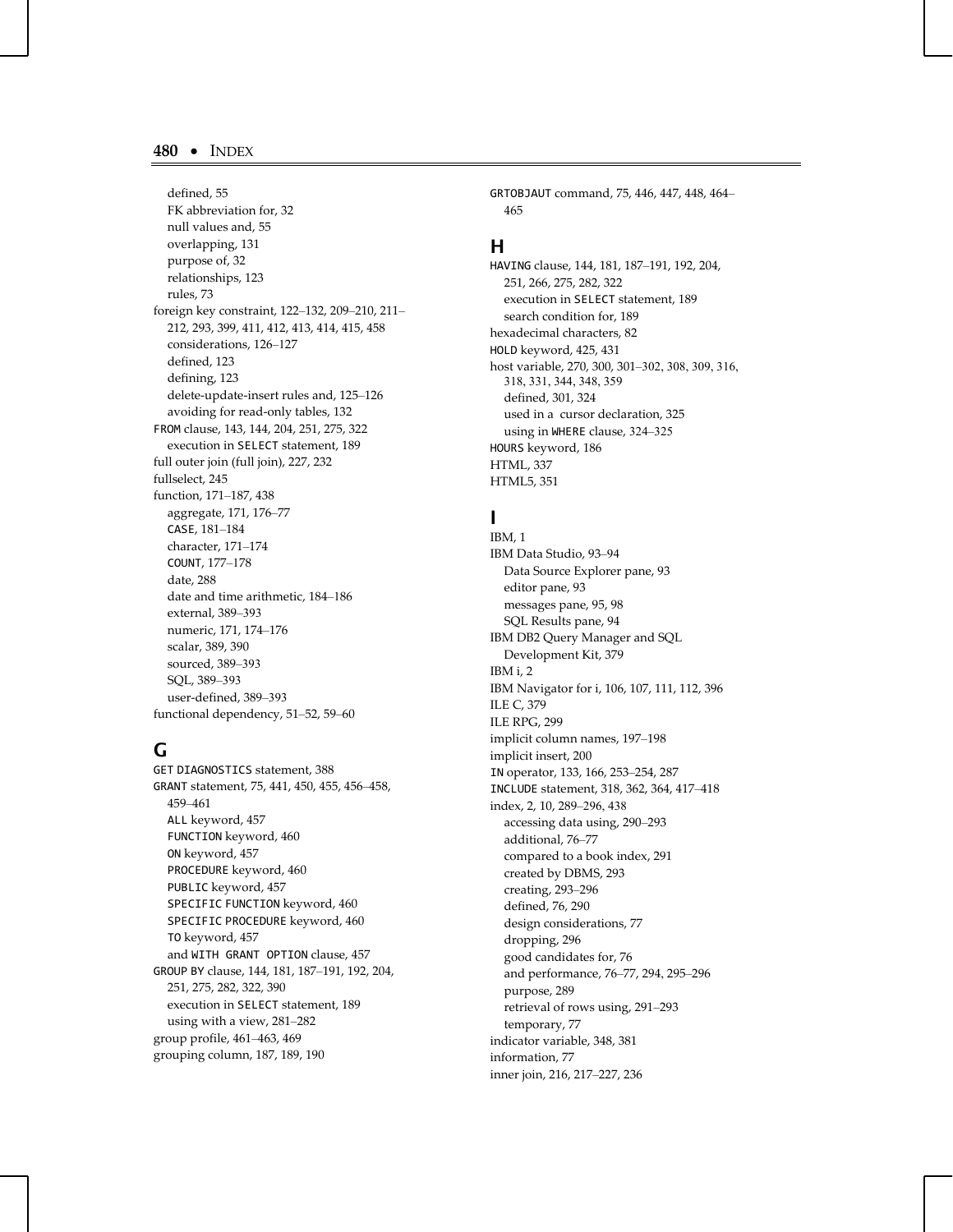syntax, 217 using WHERE clause for, 220–221 using WHERE clause with, 226–227 INNER keyword, 217 INSENSITIVE clause, 330, 358 INSERT statement, 102, 107–111, 132, 195–204, 212, 259, 260, 282, 285, 300, 311–312, 335, 344, 381, 395, 426, 429 block, 364 defined, 311 embedded, 312 multiple-row, 202–204 instance, 19 INSTEAD OF trigger, 312 INTEGER (INT) data type, 84, 85, 88–89, 92, 192 integrity data, 12, 116–117, 138, 286, 395 database, 395 entity, 116, 117–118 referential, 32, 33, 55–56, 116, 118, 122–123 rules, 115, 286 transaction, 426–436 integrity constraint, 73, 74, 115 errors, 209–210 categories of, 116 International Standards Organization (ISO), 89 intersection entity, 37–39 INTO clause, 308–311 \*ISO date format, 89, 184, 185, 187, 364 IS NOT NULL clause, 137, 180–181, 219, 253 IS NULL clause, 137, 219 isolation level, 364, 425, 426, 427–428 None, 432, 424 Read Committed, 432, 433–435 Read Uncommitted, Read Write, 432, 433– 435 Repeatable Read, 432, 433–435 Serializable, 432, 433–435

# **J**

Java Database Connectivity (JDBC), 372, 373, 376 \*JIS date format, 185, 187 jQuery, 337 join, 2, 215–240 cross, 216, 220, 235–239 defined, 215 exception, 216, 232–235 full/full outer, 216, 227, 232 inner, 216, 217–227 left exception, 216, 232, 234

left/left outer, 216 outer, 216, 227–240, 258 right exception, 216, 232, 234–235 right/right outer, 216 self, 216, 239–240 in subqueries, 263–264 types, 216 using with a view, 283–284 JOIN keyword, 215, 216, 217 journal, 94 journal receiver, 94 journaling, 76 JavaScript Object Notation (JSON), 337, 351

## **K**

key candidate, 25–27, 60, 61, 73–74, 117 concatenated, 25–27, 54–63 constraints, 119–120, 122–132 foreign, 32–35, 37, 50, 55, 70, 73–74, 123 primary, 26, 35, 50, 53, 55, 73–74, 117–118, 216, 290 used by index, 290 key field, 290, 292 keyword, 93

## **L**

LABEL ON statement, 453 labeled duration, 186 LCASE function, 174 LEAVE statement, 382, 383, 384 left exception join, left outer join (left join), 227, 228–230 library, 3 LIKE operator, 133, 164–165, 192 literals, 153, 186 lock changing the type of, 422 combinations, 421 default, 423 \*EXCL, 420, 421, 424 \*EXCLRD, 420, 421, 424, 433 explicit, 418, 424 mode rules, 424–425 object, 418, 419–425, 432 releasing more than one, 422 row, 425, 431, 433–436 \*SHRNUP, 420, 421, 424, 433 \*SHRRD, 420, 421 \*SHRUPD, 420, 421 table, 419, 423–425, 431 lock level, 364 locking. *See also* lock, lock level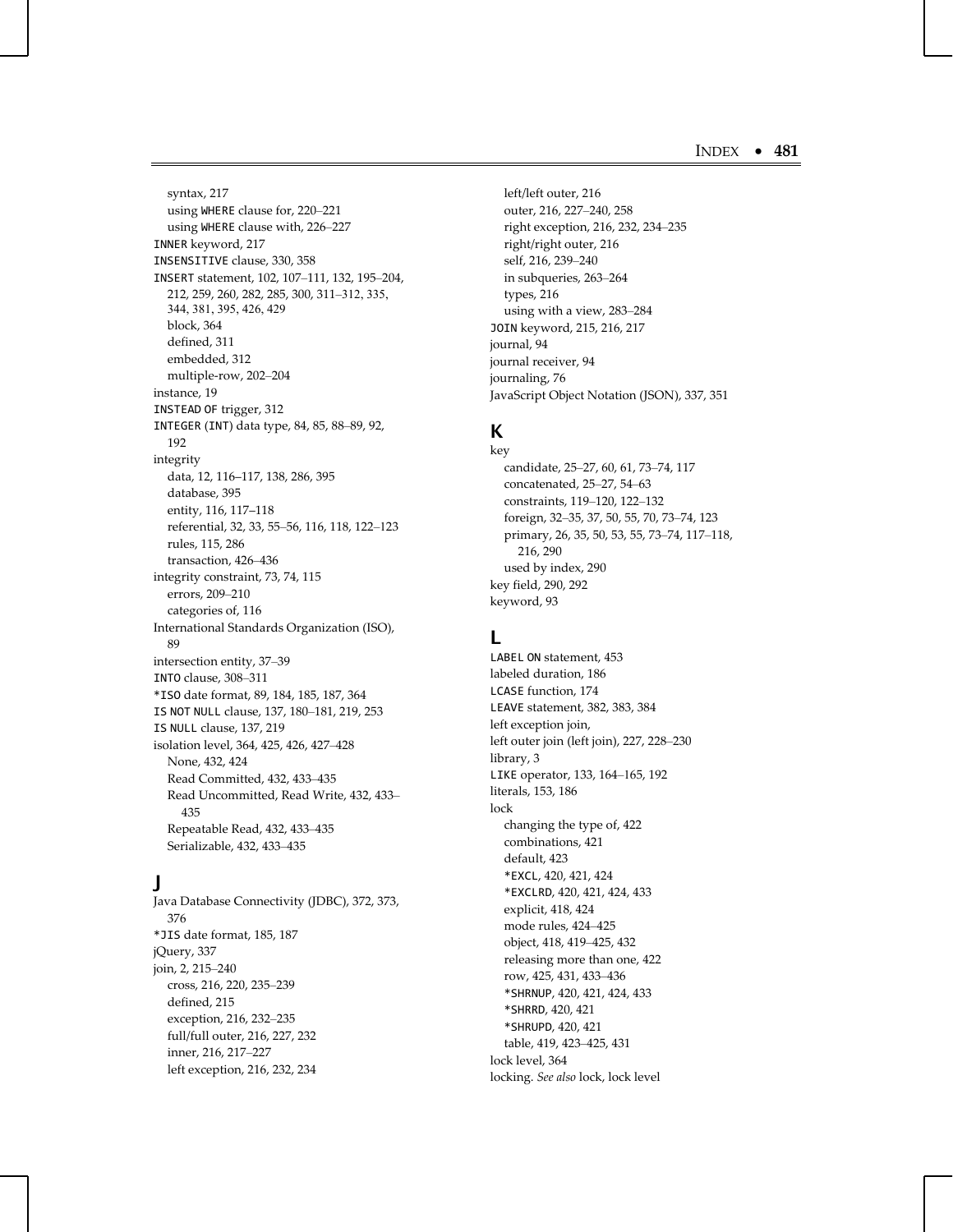default, 418 how DBMS uses, 418 LOCK TABLE statement, 418, 419, 420, 422, 423– 425 examples, 424 logical database design, 9 logical modeling, 9, 16 logical file, 3 logical unit of work, 429 LOOP loop structure, 382 LOWER function, 174

#### **M**

major sort column, 167 MAX function, 177 MIN function, 177 minor sort column, 167 mandatory attribute, 21 many-to-many relationship defined, 29 eliminating, 37–39 example, 37, 38 MICROSECONDS keyword, 186 Microsoft, 1, 2 MINUTES keyword, 186 modeling, 7–10, 15–48. *See also* data model multivalued dependency, 61 multivalued fact, 61 monitorSQL procedure, 306–307, 342–343 MONMSG (Monitor Message) command, 422 MONTHS keyword, 186 MySQL, 2

## **N**

name, 436–439 qualified, 438–439 SQL, 436–439 specific, 438 system, 436–437 unqualified, 438–439 named relationship, 39–42 naming standards/conventions, 5–6, 120, 363, 368, 436–439 nested query blocks, 268–271 nested view, 265–270 cases where essential, 266–268 NEXT keyword, 332 NO ACTION option, 126–130 non-key dependency, 57 normal form, 49–66 Boyce-Codd normal form (BCNF), 50, 59– 61

first normal form (1NF), 49, 50, 52–53, 54, 62–63 fourth normal form (4NF), 50, 61 second normal form (2NF), 49, 50, 54–57, 63–64 third normal form (3NF), 49, 50, 57–59, 64– 65 normalization, 9, 16, 49–67 defined, 49 example, 62–65 purpose of, 49 results of, 49 steps, 50 normalized table, 52 NOT operator, 133, 160–161, 163, 261 NOT EXISTS operator, 261–262 NOT NULL, 101, 120, 137, 159, 199, 200, 275 NOT FOUND keyword, 385, 386 NULL, 100–101, 133, 159, 200–201 null condition, 157–158 null dates, 186 null indicator, 309, 316–317, , 381 using an array for, 317 null value, 100–101, 110, 316–317 role in the relational database model, 117 null-capable columns, 72–73, 147, 192, 381 setting to null, 206 numeric functions, 174–176

# **O**

object, 441–442 allocation, 419 authorization, 419 controlling access to, 454–455 lock, 418, 419–425, 432 names, 436–439 organizing into schemas, 72 ownership, 443 sharing, 419 types, SQL and system, 437, 442 ON DELETE clause, 128–131 ON DELETE CASCADE clause, 399, 414, 415 ON DELETE NO ACTION clause, 414 ON DELETE RESTRICT clause, 414, 415 ON DELETE SET DEFAULT clause, 399, 414, 415 ON DELETE SET NULL clause, 399, 414, 415 ON UPDATE clause, 128–131 ON UPDATE CASCADE clause, 412 ON UPDATE NO ACTION clause, 412, 413 ON UPDATE RESTRICT clause, 412, 413 open data path, 425 Open Database Connectivity (ODBC), 372, 373, 376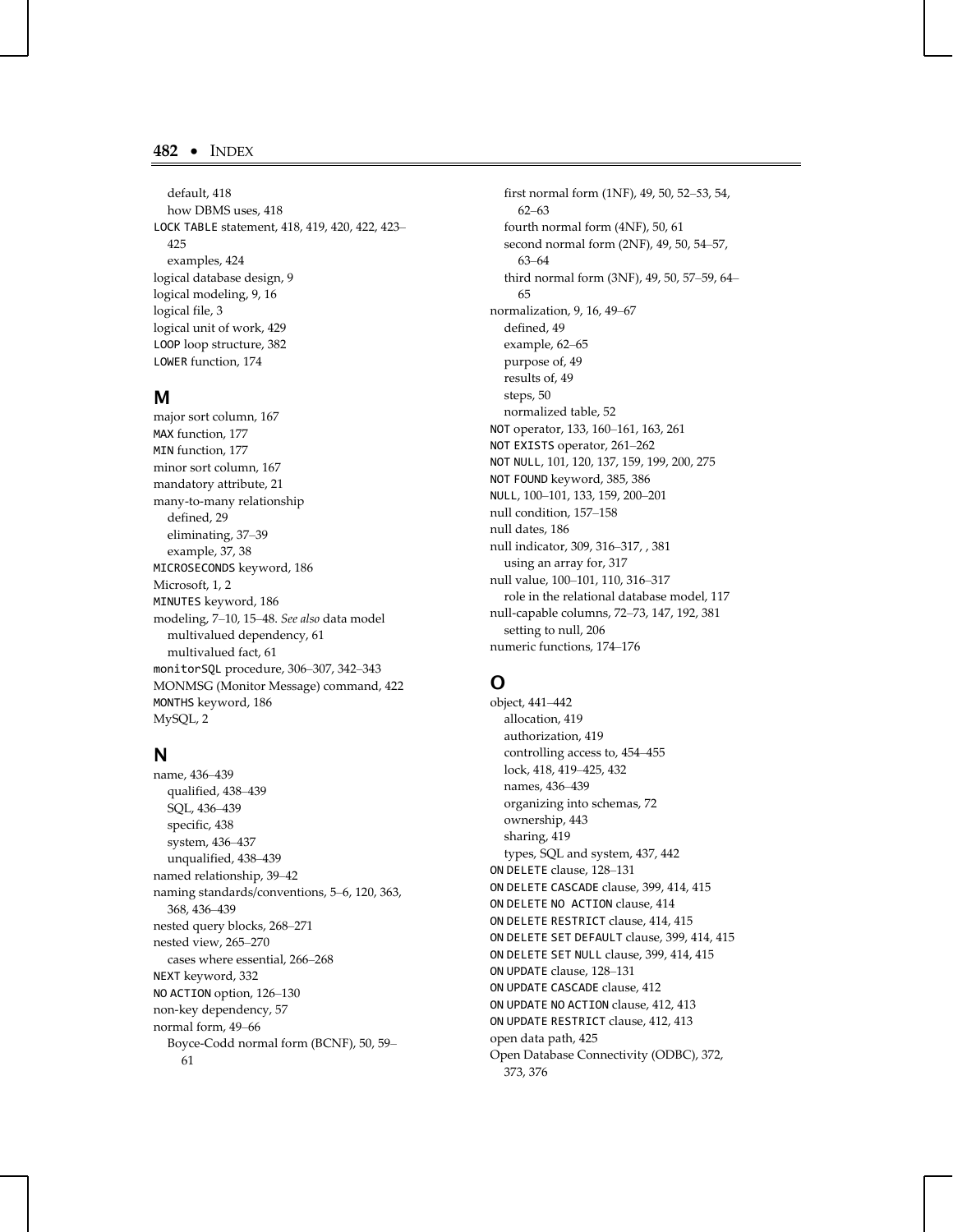OPEN statement, 326, 345 OPTIMIZE clause, 331 OPTIMIZE FOR n ROWS, 359 optional attribute, 21 optionality, 28–32 defined, 29 possible combinations, 29–30 representation in ERD, 29 OR operator, 133, 160, 162, 166–167 Oracle, 1, 2 ORDER BY clause, 144, 167–171, 204, 251, 275, 322, 325, 329, 335, 390 outer join, 216, 227–240, 258 full, 227, 232 left, 227, 228–230 right, 227, 230–231 OUTER keyword, 232 OVRDBF (Override with Database File) command, 415

## **P**

package, 3, 367 controlling access to, 455 privileges, 450, 453, 461 packing, 86, 87 parameter marker, 348 parentheses, 162 partial dependency, 54, 63–64 percent sign (%), 164 performance, 12, 76–77, 104, 105, 191, 192, 286, 294, 295–296, 328, 329, 359, 368, 372 phantom updates, 285, 432 physical database design, 4, 10–11, 69–114 defined, 69 physical file, 3 physical modeling, 10–11 planning, 4, 5–6 pointer field, 291, 293 positioned UPDATE/DELETE, 334–335, 359 precompilation, 366, 367 PREFIX keyword, 405 PREPARE statement, 346–347 primary group, 463 primary key, 26, 35, 50, 53, 55, 73–74, 119–120, 290 concatenated, 54, 63 constraints, 99–100, 119–120, 209, 212, 293, 294, 411, 412, 413, 414 defined, 54, 117 PK abbreviation for, 26 required to be unique, 117 with WHERE clause, 157 privileges, 450–456

ALTER, 452, 453 column-level, 456 defined, 450 distinct type, 450, 452–453, 459–460 EXECUTE, 452, 453 package, 450, 453, 461 stored procedure, 450, 452–453, 460 table, 450, 451, 454, 457–459 user-defined function, 450, 452–453, 460– 461 view, 450, 451–452, 454, 455, 457–459 program adopted authority, 75–76, 380, 466– 469, 470 defined, 467 example, 467 programs controlling access to, 455 creating SQL, 361–369 public authority, 448–450, 469 default for new objects, 449–450 defined, 448 recommended setting, 448

# **Q**

QCRTAUT system value, 449, 450, 454 QSECURITY system value, 469 QSqJrn journal, 94 qualified data structure, 310–311 qualified name, 100 question mark (?), 345, 348 query inner, 249, 252 multiple-table, 215–248 outer, 249, 252 single-table, 143–194 stored, 273 quotation marks, 198, 222

# **R**

Rational Developer for Power (RDp), 361 record, 3 record blocking, 368 recursive calls, 410 recursive relationship, 43–44 redundancy, 56–57 referential integrity, 32, 33, 55–56, 116, 122– 123 defined, 118 relation, 8 relational database, 71 relational database management system (RDBMS), 1 relational database model, 2, 29, 78, 117, 118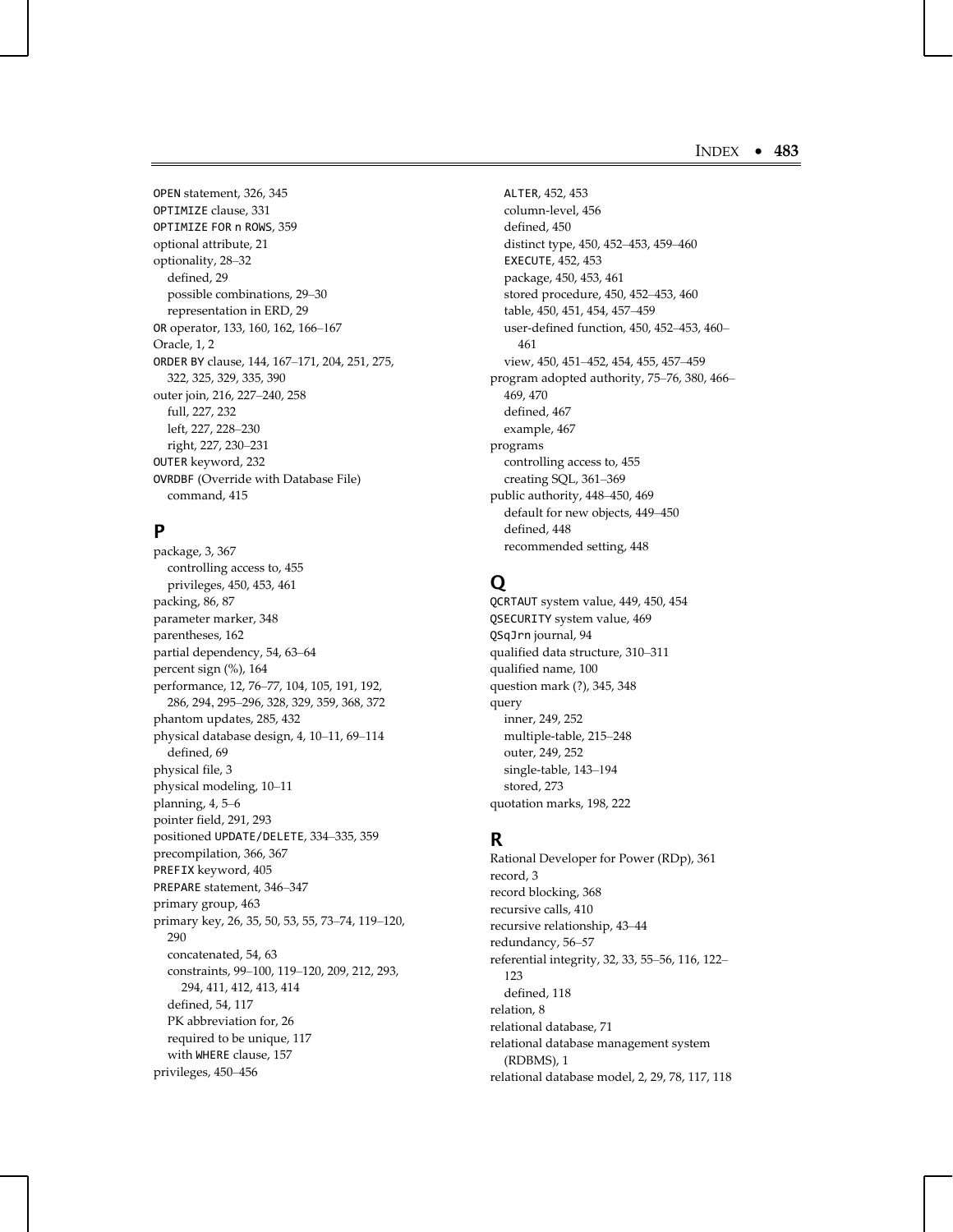relational schema, 50–51 relationship, 15, 28, 70 defined, 28 identifying, 36 matrix, 40 named, 39–42 non-identifying, 35–36 recursive, 43–44 representation in ERD, 28, 36 stored on disk, 78 strength of, 35–36 strong, 36 two perspectives of, 28 weak, 35–36 relative column number, 169–171 relative record number, 293 RENAME statement, 436, 438 renaming a database object, 112 REPEAT loop structure, 382, 383 repeating group, 52 required attribute, 21 requirements analysis, 4, 6–7 RESIGNAL statement, 387 RESTRICT option, 126–130 result set, 321 RETURN expression statement, 391 RETURNS clause, 391 REVOKE statement, 441, 450, 455, 458–461 RIGHT function, 391 right outer join (right join), 227, 230–231 RMVPFTRG (Remove Physical File Trigger) command, 398–399 ROLLBACK statement, 330, 385, 425, 426, 428, 429–431 ROUND function, 174–175 routing step, 419, 420–423, 425 row defined, 3, 78, 80 deleting a set of from a table, 211 deleting from a table, 210 deleting from multiple tables, 211–212 hex and character representation of, 91–92 inserting with null values, 200–201 lock, 425, 431, 433–436 sample data, 91 stored on disk, 80 updating a set of, 205 row-at-a-time processing, 321 ROW\_COUNT special register, 388 RPGLE, 299 RUNSQLSTM (Run SQL Statements) command, 380, 426, 438 RVKOBJAUT (Revoke Object Authority) command, 447, 448, 459

## **S**

schema, 9, 71, 72–73, 438 changing the default, 95 controlling access to, 454 creating, 94–95 defined, 3, 94 organizing objects into, 72 used to group objects, 72 SCROLL option, 332–333, 358 scrollable cursor, 332–333 search condition, 155 SECONDS keyword, 186 security, 12, 274, 372, 380, 441–470 column-level, 75 principles and guidelines, 469–470 specifying implementation, 75–76 SELECT statement, 111, 143–187, 204, 260, 300, 308, 381 conceptual ordering of, 189–190 duplicate rows and, 148–149 literals with, 153 nested, 204, 258, 323 null values and, 147–148 parts of, 144 purpose, 143 to build a cursor in a program, 321–322 to select multiple columns from a table, 146–147 to select one column from a table, 145–146 simplest form of, 144 syntax, 143 SELECT INTO statement, 308–311, 317, 318 self-join, 216, 239–240 semicolon (;), 94, 300, 323, 380 SEQONLY(\*YES n) parameter, 415 service program, 268, 467 controlling access to, 455 SET clause, 221, 204, 208–209, 212, 359 SET DEFAULT option, 129–131 SET NULL option, 126–130 set operators, 240–245 SET OPTION statement, 364, 427, 429 SET OPTION COMMIT statement, 427, 428 SET SCHEMA command, 95, 100 SHARE keyword, 424 SET TRANSACTION ISOLATION LEVEL statement, 427, 428 SIGNAL statement, 387 signature, 438 SMALLINT data type, 84, 89 sort order, 168–169 SOURCE clause, 390 special authority, 443–444 \*ALLOBJ, 444, 447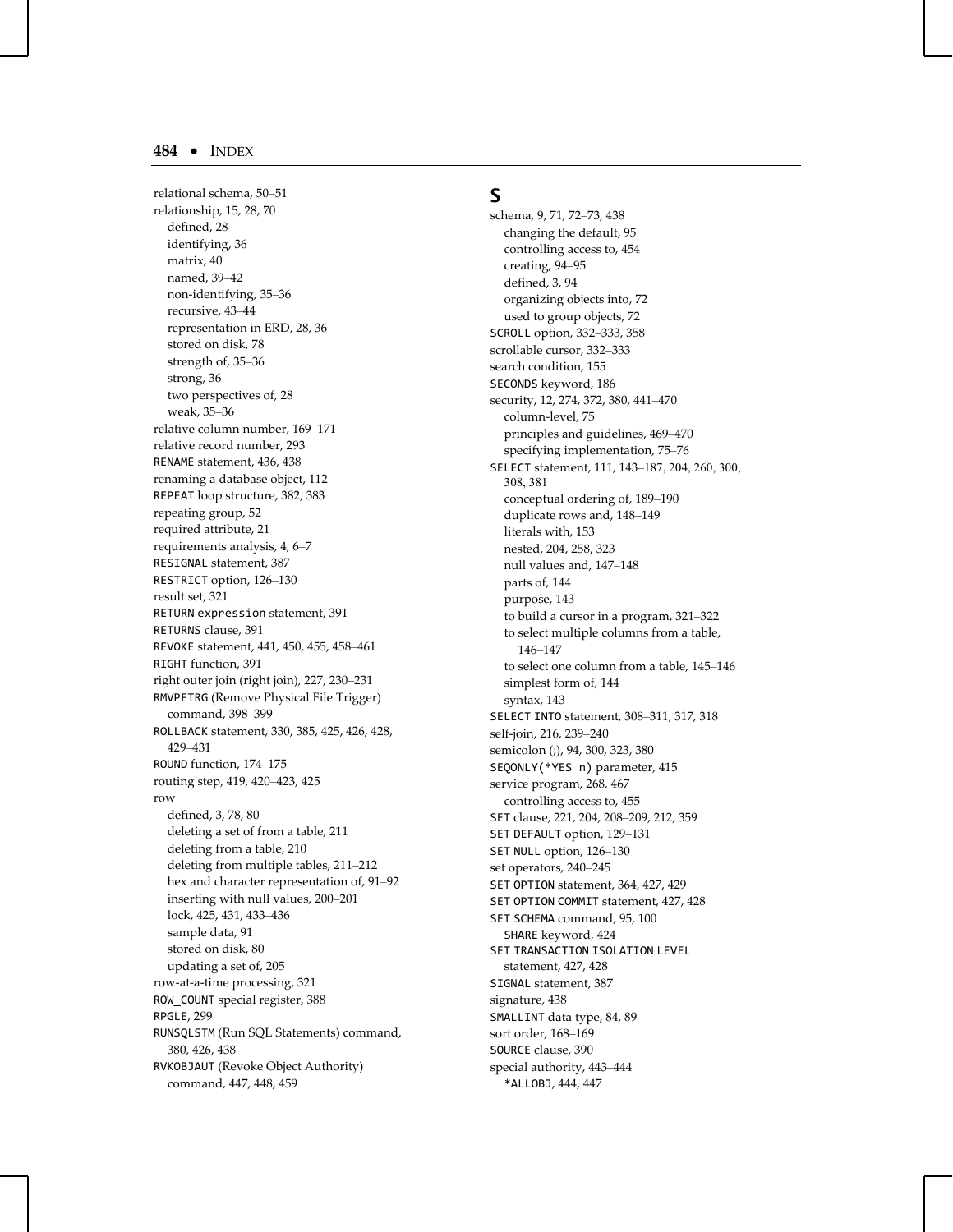\*AUDIT, 444 data, 444 defined, 443 field, 444 \*IOSYSCFG, 444 \*JOBCTL, 444 object, 444 \*SAVSYS, 444 \*SECADM, 444 \*SERVICE, 444 \*SPLCTL, 444 specific authority, 443, 444–446 \*ADD (data authority), 445, 454 \*ADD (field authority), 445 \*ALTER, 445 \*AUTLMGT, 445 defined, 444 \*DLT, 445 \*EXECUTE, 445, 454 \*MGT, 445 \*OBJALTER, 445 \*OBJEXIST, 445 \*OBJMGT, 445, 447, 459 \*OBJOPR, 445, 459 \*OBJREF, 445 \*READ (data authority), 445 \*READ (field authority), 445 \*REF, 445 \*UPD, 445 \*UPDATE, 445 SPECIFIC clause, 438 specific name, 438–439 SQL catalog, 94, 376 SQL Communication Area (SQLCA), 303– 306, 235, 388 SQL naming, 436–439 SQL package, 3, 367, 467 SQL precompiler, 300, 303, 323, 364, 367, 418, 427 SQL Procedural Language (SPL), 371, 377– 389, 390, 439 assignment, 380 compound statements, 385 conditional statements, 381–382 conditions and condition handlers, 385–386 creating a \*PGM object from, 379–380 declarations, 380 diagnostic feedback, 388–389 language features, 380–389 loop control structures, 382–384 signaling user-defined warnings and exceptions, 387 SQL data definition and manipulation statements, 281

SQL Server, 1, 2 SPECIFIC clause, 390 SQLCA data structure, 303–306, 345 SQLCODE, 302, 305, 206 SQLERRMC variable, 387 SQLEXCEPTION keyword, 385, 386 SQLSTATE variable, 302–303, 306–307, 318, 342, 343, 346, 376, 385, 386, 387, 388, 393, 402, 425 SQLWARNING keyword, 385, 386 %STATUS built-in function, 402 static statement, 300, 344 stored procedure, 73, 74, 371–393, 390, 438, 467 atomic, 385 controlling access to, 455 defined, 371 implemented with SPL, 377–378 privileges, 450, 452–453, 460–461 as substitute for view, 74 table-access, 74 STRCMTCTL (Start Commitment Control) command, 426 LCKLVL parameter, 426 STRSQL (Start SQL) command, 426 Structured Query Language (SQL) advanced retrieval capabilities, 263–264 basic statement types, 93 catalog, 94, 376 checking syntax, 98, 107 coding style, 98 comments, 100 condition, 157 creating programs, 361–369 cursor, 321–360 dynamic, 93, 344–351 embedded, 299–320, 373, 426, 427 error handling, 302–307, 318, 358 introduction to, 93 naming, 436–439, 450 package, 367 privilege, 450–453 queries, 143–194 running commands and scripts, 93–94, 98– 99, 107 saving scripts, 106–107 terminology, 3, 93 translation process, 366–368 user-defined functions, 389–393 subquery, 207–208, 249–271, 274 correlated, 258–262 defined, 249 multiple-row, 249, 253–257 single-row (single-value), 249–253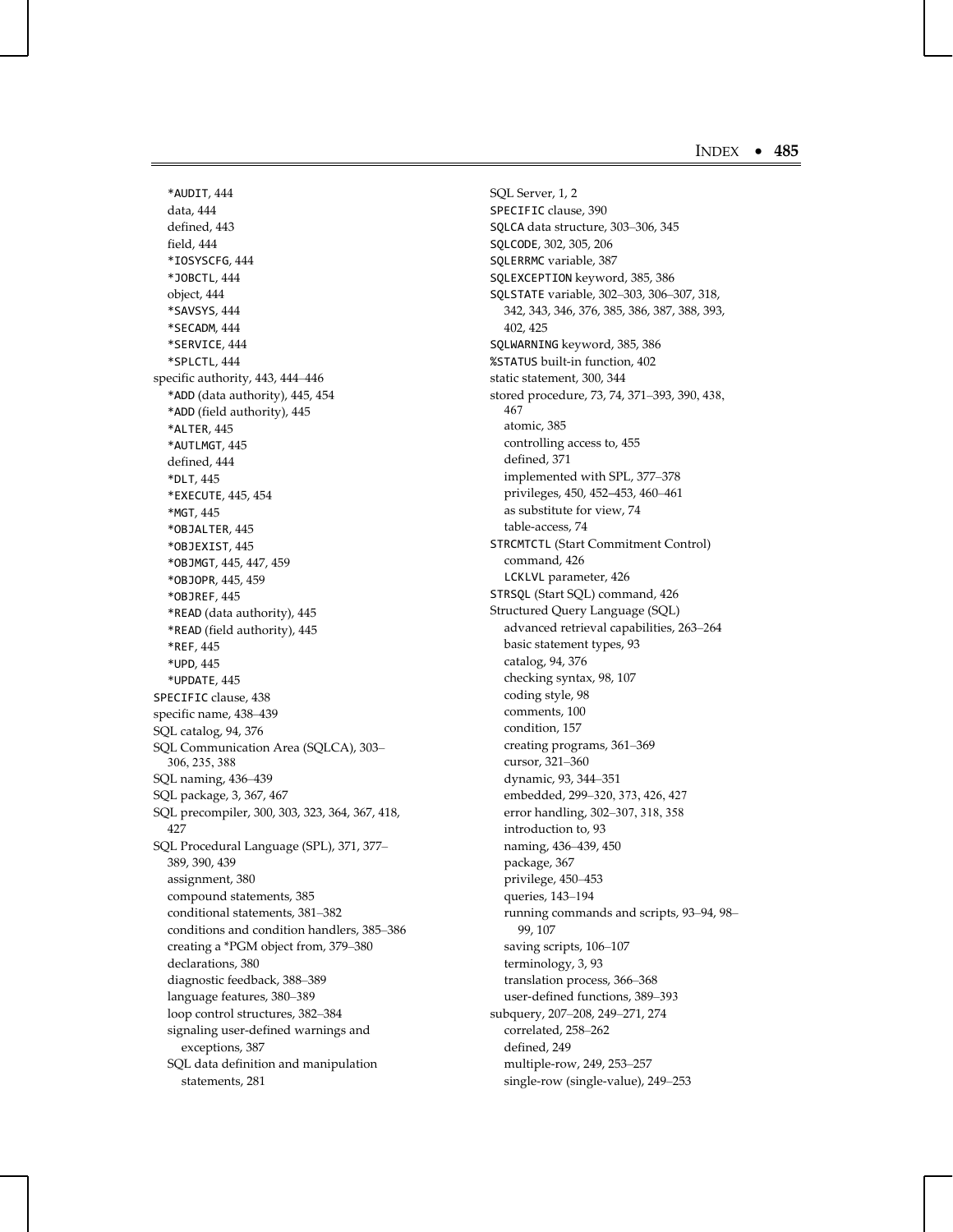uncorrelated, 258 SUBSTR function, 164, 275, 389, 390 subtype, 44 –46 SUM function, 177, 178 –179 statement, 93 Sybase, 1 syntax check, 98 System i, 2 system naming, 436 –437, 450 systems analysis, 6

## **T**

table, 9, 12, 438 adding data to, 107 –111 adding rows to, 195 altering, 106 base, 273 child, 123 clearing, 211 conceptual view of, 78 controlling access to, 454 creating, 69 –114 defined, 3, 78, 80 deleting, 106, 211 deleting a row from, 210 deleting a set of rows from, 211 dependent, 123 design information specified for, 71 displaying data in, 111 displaying description, 111 dropping, 106, 211 examples, 80 in physical database design, 10 joining several, 245 joining to itself, 288 layout, 78–79 lock, 419, 425, 431 methods of representing, 50 –51 naming rules, 97 normalized, 52 parent, 123 privileges, 450, 451, 454, 457 –459 restricting access to, 418 –425 restricting access to rows within, 425 sample data, 90 –92 stored on disk, 78 updating, 195 –213 table form, 50 –51 table-access routine, 73, 74 terminology SQL, 3, 93 non-SQL, 3 time and date arithmetic, 184 –187

timestamp data type, 84, 89 –90, 187 transaction, 429 transitive dependency, 57 trigger, 395 –416 adding, 396 –398 buffer, 400 conditions, 396 defined, 395 INSTEAD OF, 312 interaction with constraints, 410 –415 removing, 398–399 trigger buffer, 400 layout, 400 –401 sample program, 402 –404, 404 –409 soft-coding, 404 –409, 415 TbBufLen parameter, 409 TbAftOfs parameter, 408 TbBfrOfs parameter, 408 trigger program, 73 –74, 75, 128, 395, 428. *See also* trigger, trigger buffer advantage, 395 after, 397, 398, 399, 400, 402, 411, 412, 413, 414 before, 397, 398, 399, 400, 402, 411, 412, 413, 414 coding, 400 –409 coding suggestions, 415 considerations, 409–415 sample, 402 –404, 404 –409 TRIM function, 172 two's complement notation, 89

## **U**

UNION operator, 204, 240–245, 251, 322 UNION ALL operator, 242 –243 union-compatible, 256 UCASE function, 173 underscore (\_) character, 164 UNDO keyword, 385, 386 unique constraint, 121 –122, 209, 212, 293, 294, 411, 412, 413, 415 unique identifier (UID), 25 –27, 32, 35, 70 composite, 37, 38 unqualified name, 100 UNIQUE keyword, 294 UNIQUE WHERE NOT NULL, 294 UPDATE statement, 75, 132, 195, 204 –210, 198, 199, 209, 210, 212, 259, 260, 280, 282, 285, 299, 300, 301, 308, 313 –314, 321, 329, 344, 358, 381, 384, 395, 398, 412, 413, 426, 429, 433 defined, 313 positioned, 334 –335, 359